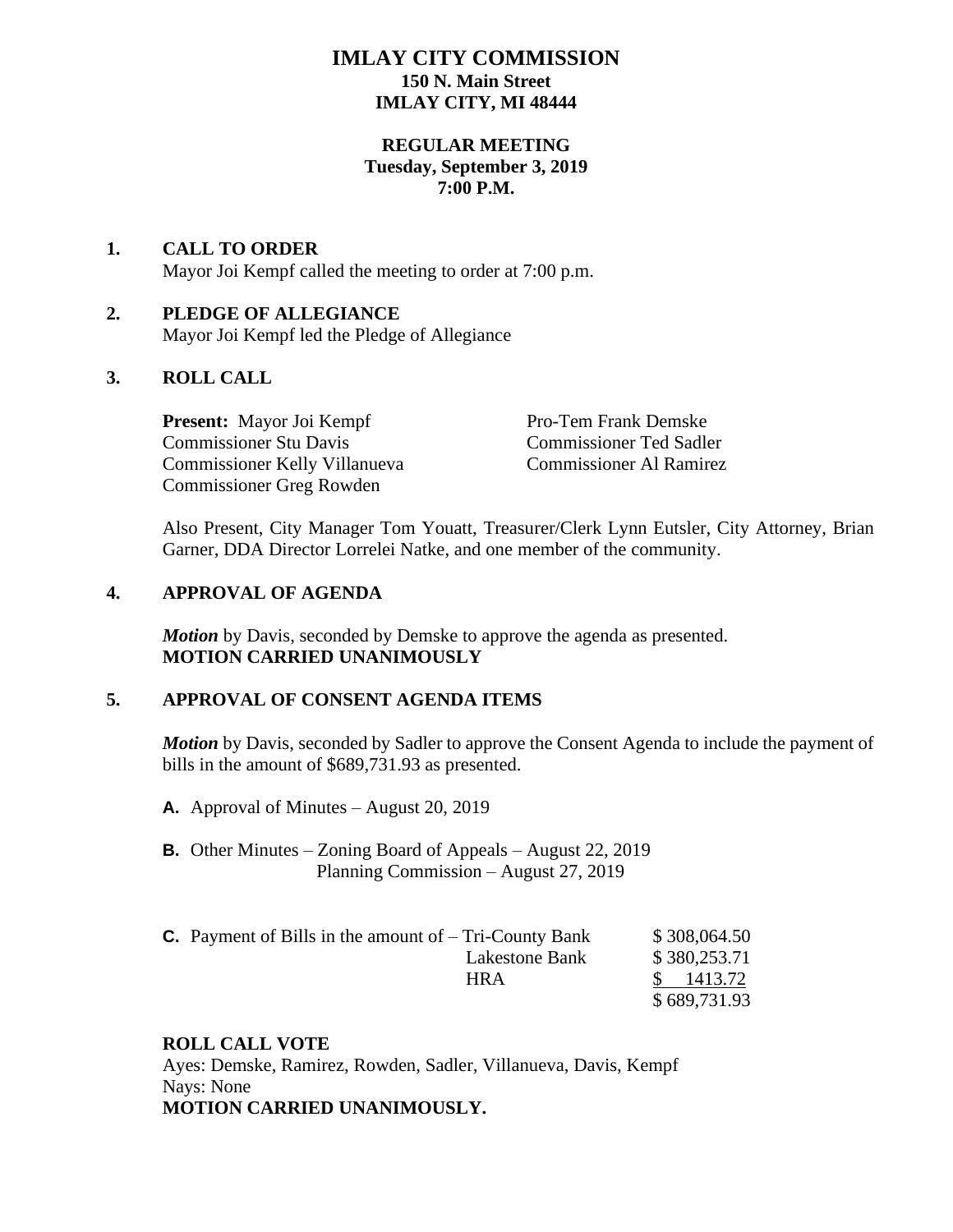# **6. CITIZENS FROM THE FLOOR**

Allen Rosenbalm expressed his concern for the fees charged residents for Art in the Rough. He believes they are not congruent with Resident incomes. He also stated that the owners of Hiram's, which is now closed, benefits the most from the function. He stated that the Downtown needs a casual dining restaurant that is congruent with Resident incomes.

# **7. OLD BUSINESS**

## **A. Rowe- Invoice for the Imlay City Fourth Street Reconstruction**

City Manager Youatt stated that the Invoice being presented is for work done by Rowe Engineering in Preparation of the USDA application and Preliminary Engineering Reports.

*Motion* by Demske, seconded by Ramirez to approve payment to Rowe Engineering, Invoice # 0091313, in the amount of \$16,560.00 as presented.

## **ROLL CALL VOTE**

Ayes: Ramirez, Rowden, Sadler, Villanueva, Davis, Demske, Kempf Nays: None **MOTION CARRIED UNANIMOUSLY**

#### **B. PEA Construction Material Testing Proposal**

City Manager Youatt stated that the City is required to hire a specialist to provide construction material testing for the New Fire Hall. This service is necessary to make certain the concrete mix is correct on all of the concrete work that is included in the project.

*Motion* by Davis, seconded by Demske to approve the Proposal to PEA Construction in the amount of \$6,265.00 as presented, retroactive to August 26, 2019.

#### **ROLL CALL VOTE**

Ayes: Rowden, Sadler, Villanueva, Davis, Demske, Ramirez, Kempf Nays: None **MOTION CARRIED UNANIMOUSLY**

#### **C. Rowe- Invoice Miscellaneous Services**

*Motion* by Davis, seconded by Demske to approve payment to Rowe Engineering, Invoice # 0091417 for Fire Hall Site Inspections, in the amount of \$5,199.00 as presented.

#### **ROLL CALL VOTE**

Ayes: Sadler, Villanueva, Davis, Demske, Ramirez, Rowden, Kempf Nays: None **MOTION CARRIED UNANIMOUSLY**